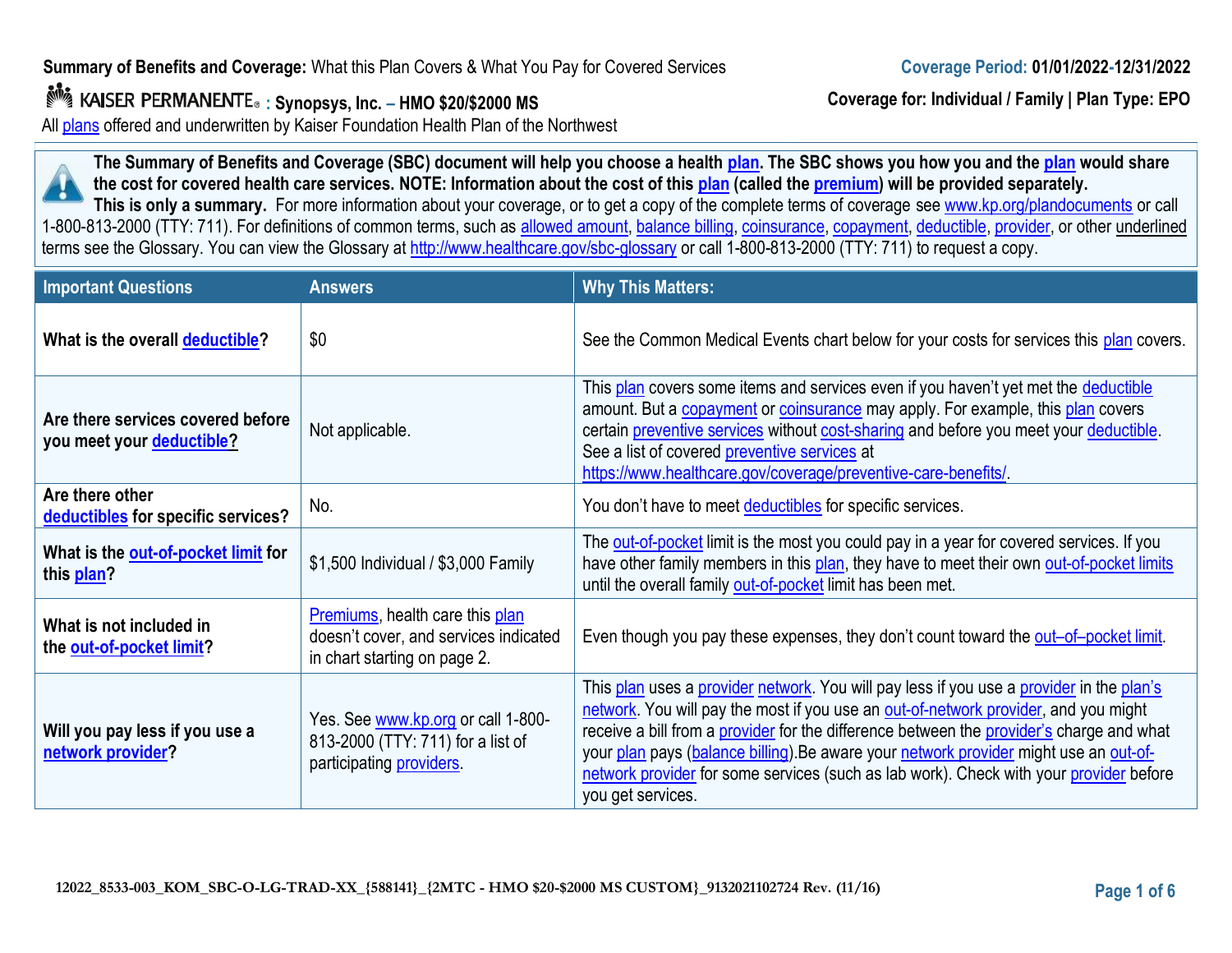| Do you need a referral to see a | Yes, but you may self-refer to certain | This plan will pay some or all of the costs to see a specialist for covered services but only |
|---------------------------------|----------------------------------------|-----------------------------------------------------------------------------------------------|
| specialist                      | specialists                            | If you have a referral before you see the specialist.                                         |

| All <b>copayment</b> and <b>coinsurance</b> costs shown in this chart are after your <b>deductible</b> has been met, if a <b>deductible</b> applies. |                                                     |                                                                  |                                                                                          |                                                                                                                                                                    |
|------------------------------------------------------------------------------------------------------------------------------------------------------|-----------------------------------------------------|------------------------------------------------------------------|------------------------------------------------------------------------------------------|--------------------------------------------------------------------------------------------------------------------------------------------------------------------|
| <b>Common</b><br><b>Medical Event</b>                                                                                                                | <b>Services You May Need</b>                        | <b>Select Provider</b><br>(You will pay the least)               | <b>What You Will Pay</b><br><b>Non-Participating Provider</b><br>(You will pay the most) | <b>Limitations, Exceptions, &amp; Other</b><br><b>Important Information</b>                                                                                        |
|                                                                                                                                                      | Primary care visit to treat<br>an injury or illness | $$30 / v$ isit                                                   | Not covered                                                                              | None                                                                                                                                                               |
| If you visit a health                                                                                                                                | <b>Specialist visit</b>                             | $$40 / v$ isit                                                   | Not covered                                                                              | None                                                                                                                                                               |
| care provider's<br>office or clinic                                                                                                                  | Preventive care/screening/<br>immunization          | No charge                                                        | Not covered                                                                              | You may have to pay for services that aren't<br>preventive. Ask your provider if the services<br>needed are preventive. Then check what<br>your plan will pay for. |
|                                                                                                                                                      | Diagnostic test (x-ray,<br>blood work)              | X-ray: \$30 / visit<br>Lab tests: \$30 / visit                   | Not covered                                                                              | None                                                                                                                                                               |
| If you have a test                                                                                                                                   | Imaging (CT/PET scans,<br>MRI <sub>s</sub> )        | \$50 / visit                                                     | Not covered                                                                              | Some services may require prior<br>authorization.                                                                                                                  |
|                                                                                                                                                      | Generic drugs                                       | \$10 (retail); \$20 (mail order) /<br>prescription               | Not covered                                                                              | Up to a 30-day supply (retail); up to a 90-day<br>supply (mail order). Subject to formulary<br>guidelines.                                                         |
| If you need drugs<br>to treat your illness<br>or condition<br>More information                                                                       | Preferred brand drugs                               | \$30 (retail); \$60 (mail order) /<br>prescription               | Not covered                                                                              | Up to a 30-day supply (retail); up to a 90-day<br>supply (mail order). Subject to formulary<br>guidelines.                                                         |
| about <b>prescription</b><br>drug coverage is<br>available at<br>www.kp.org/formulary                                                                | Non-preferred brand drugs                           | Applicable Generic or Preferred<br>brand drug cost shares apply. | Not covered                                                                              | Up to a 30-day supply (retail); up to a 90-day<br>supply (mail order). Subject to formulary<br>guidelines, when approved through<br>exception process.             |
|                                                                                                                                                      | <b>Specialty drugs</b>                              | Applicable Generic or Preferred<br>brand drug cost shares apply. | Not covered                                                                              | Up to a 30-day supply (retail). Subject to<br>formulary guidelines, when approved<br>through exception process.                                                    |
| If you have<br>outpatient surgery                                                                                                                    | Facility fee (e.g., ambulatory<br>surgery center)   | \$40 / visit                                                     | Not covered                                                                              | Prior authorization required.                                                                                                                                      |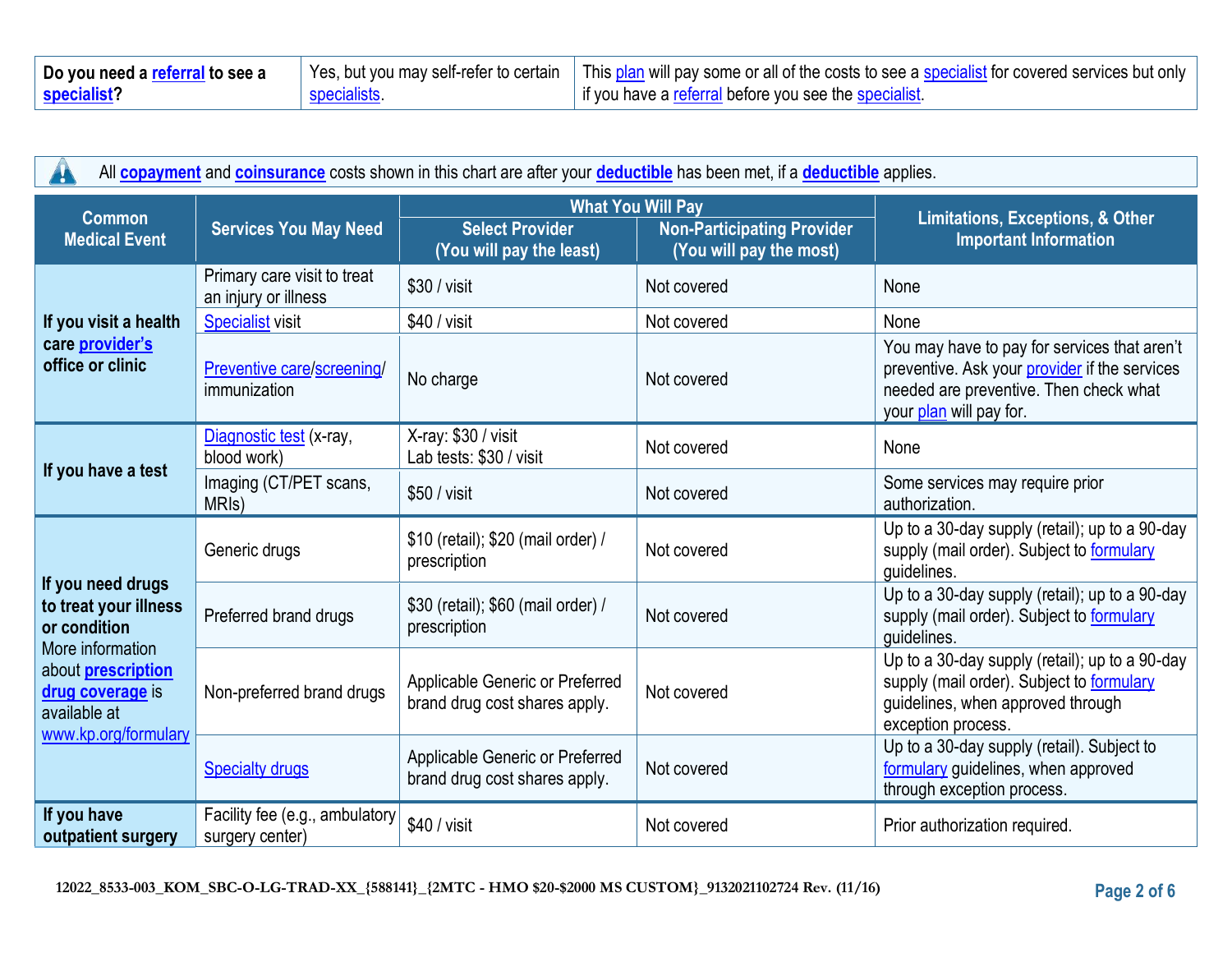|                                          |                                              | <b>What You Will Pay</b>                                 |                                                              | <b>Limitations, Exceptions, &amp; Other</b>                                                                                                                                                       |  |
|------------------------------------------|----------------------------------------------|----------------------------------------------------------|--------------------------------------------------------------|---------------------------------------------------------------------------------------------------------------------------------------------------------------------------------------------------|--|
| <b>Common</b><br><b>Medical Event</b>    | <b>Services You May Need</b>                 | <b>Select Provider</b><br>(You will pay the least)       | <b>Non-Participating Provider</b><br>(You will pay the most) | <b>Important Information</b>                                                                                                                                                                      |  |
|                                          | Physician/surgeon fees                       | Included in facility fee                                 | Not covered                                                  | Prior authorization required.                                                                                                                                                                     |  |
| If you need                              | <b>Emergency room care</b>                   | \$125 / visit                                            | \$125 / visit                                                | Copayment waived if admitted directly to the<br>hospital as an inpatient.                                                                                                                         |  |
| immediate medical<br>attention           | <b>Emergency medical</b><br>transportation   | \$50 / trip                                              | \$50 / trip                                                  | None                                                                                                                                                                                              |  |
|                                          | <b>Urgent care</b>                           | \$30 / visit                                             | \$30 / visit                                                 | Non-participating providers covered when<br>temporarily outside the service area.                                                                                                                 |  |
| If you have a                            | Facility fee (e.g., hospital<br>room)        | \$400 / admission                                        | Not covered                                                  | Prior authorization required.                                                                                                                                                                     |  |
| hospital stay                            | Physician/surgeon fees                       | Included in facility fee                                 | Not covered                                                  | Prior authorization required.                                                                                                                                                                     |  |
| If you need mental<br>health, behavioral | Outpatient services                          | \$30 / visit                                             | Not covered                                                  | None                                                                                                                                                                                              |  |
| health, or substance<br>abuse services   | Inpatient services                           | \$400 / admission                                        | Not covered                                                  | Prior authorization required.                                                                                                                                                                     |  |
| If you are pregnant                      | Office visits                                | No charge                                                | Not covered                                                  | Depending on the type of services, a<br>copayment, coinsurance, or deductible may<br>apply. Maternity care may include tests and<br>services described elsewhere in the SBC<br>(i.e. ultrasound.) |  |
|                                          | Childbirth/delivery<br>professional services | Included in facility fee                                 | Not covered                                                  | None                                                                                                                                                                                              |  |
|                                          | Childbirth/delivery facility<br>services     | \$400 / admission                                        | Not covered                                                  | None                                                                                                                                                                                              |  |
|                                          | Home health care                             | No charge                                                | Not covered                                                  | 130 visit limit / year. Prior authorization<br>required.                                                                                                                                          |  |
| If you need help<br>recovering or have   | <b>Rehabilitation services</b>               | Outpatient: \$30 / visit<br>Inpatient: \$400 / admission | Not covered                                                  | Outpatient: 20 visit limit / therapy / year.<br>Prior authorization required.<br>Inpatient: Prior authorization required.                                                                         |  |
| other special needs                      | <b>Habilitation services</b>                 | \$30 / visit                                             | Not covered                                                  | 20 visit limit / therapy / year. Prior<br>authorization required.                                                                                                                                 |  |
|                                          | <b>Skilled nursing care</b>                  | No charge                                                | Not covered                                                  | 100 day limit / year. Prior authorization                                                                                                                                                         |  |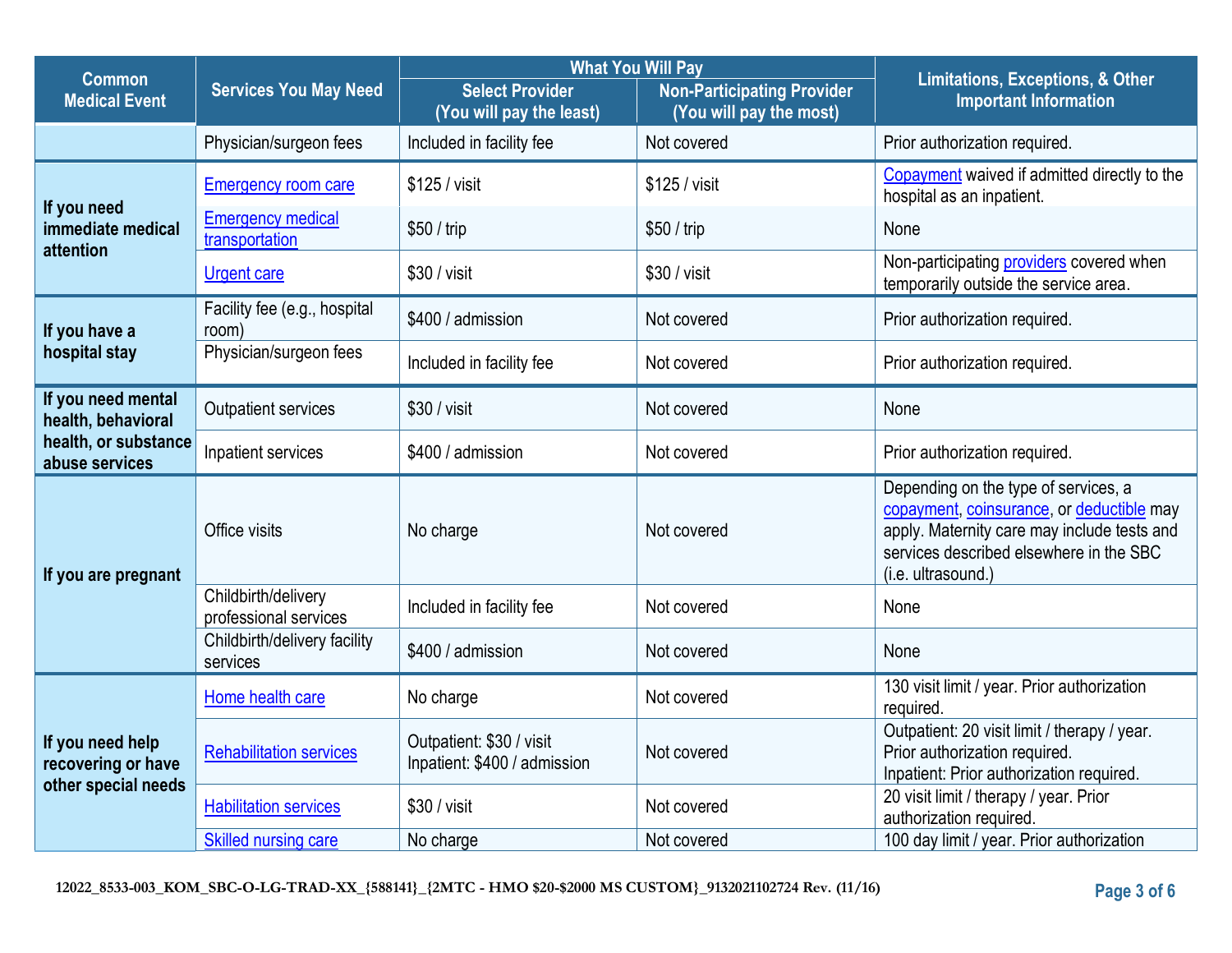|                                           |                              | <b>What You Will Pay</b>                           |                                                              | <b>Limitations, Exceptions, &amp; Other</b>                              |  |
|-------------------------------------------|------------------------------|----------------------------------------------------|--------------------------------------------------------------|--------------------------------------------------------------------------|--|
| <b>Common</b><br><b>Medical Event</b>     | <b>Services You May Need</b> | <b>Select Provider</b><br>(You will pay the least) | <b>Non-Participating Provider</b><br>(You will pay the most) | <b>Important Information</b>                                             |  |
|                                           |                              |                                                    |                                                              | required.                                                                |  |
|                                           | Durable medical<br>equipment | 20% coinsurance                                    | Not covered                                                  | Subject to <b>formulary</b> guidelines. Prior<br>authorization required. |  |
|                                           | <b>Hospice services</b>      | No charge                                          | Not covered                                                  | Prior authorization required.                                            |  |
|                                           | Children's eye exam          | \$30 / visit for refractive exam                   | Not covered                                                  | None                                                                     |  |
| If your child needs<br>dental or eye care | Children's glasses           | Not covered                                        | Not covered                                                  | None                                                                     |  |
|                                           | Children's dental checkups   | Not covered                                        | Not covered                                                  | None                                                                     |  |

# **Excluded Services & Other Covered Services**

**Services Your [Plan](https://www.healthcare.gov/sbc-glossary/#plan) Generally Does NOT Cover (Check your policy or [plan](https://www.healthcare.gov/sbc-glossary/#plan) document for more information and a list of any other [excluded services.](https://www.healthcare.gov/sbc-glossary/#excluded-services))**

**Acupuncture** • Children's glasses • Cosmetic surgery • Dental care (Adult and Child) Long-term care • Non-emergency care when traveling outside the U.S • Private-duty nursing Routine foot care • Weight loss programs **Other Covered Services (Limitations may apply to these services. This isn't a complete list. Please see your [plan](https://www.healthcare.gov/sbc-glossary/#plan) document.) Bariatric surgery** • Chiropractic care (30 visit limit / year) • Hearing aids (Adult - \$1,000 limit / ear / 3 years) (dependents under age 26 - 1 aid / ear, every 36 months) • Infertility treatment • Routine eye care (Adult)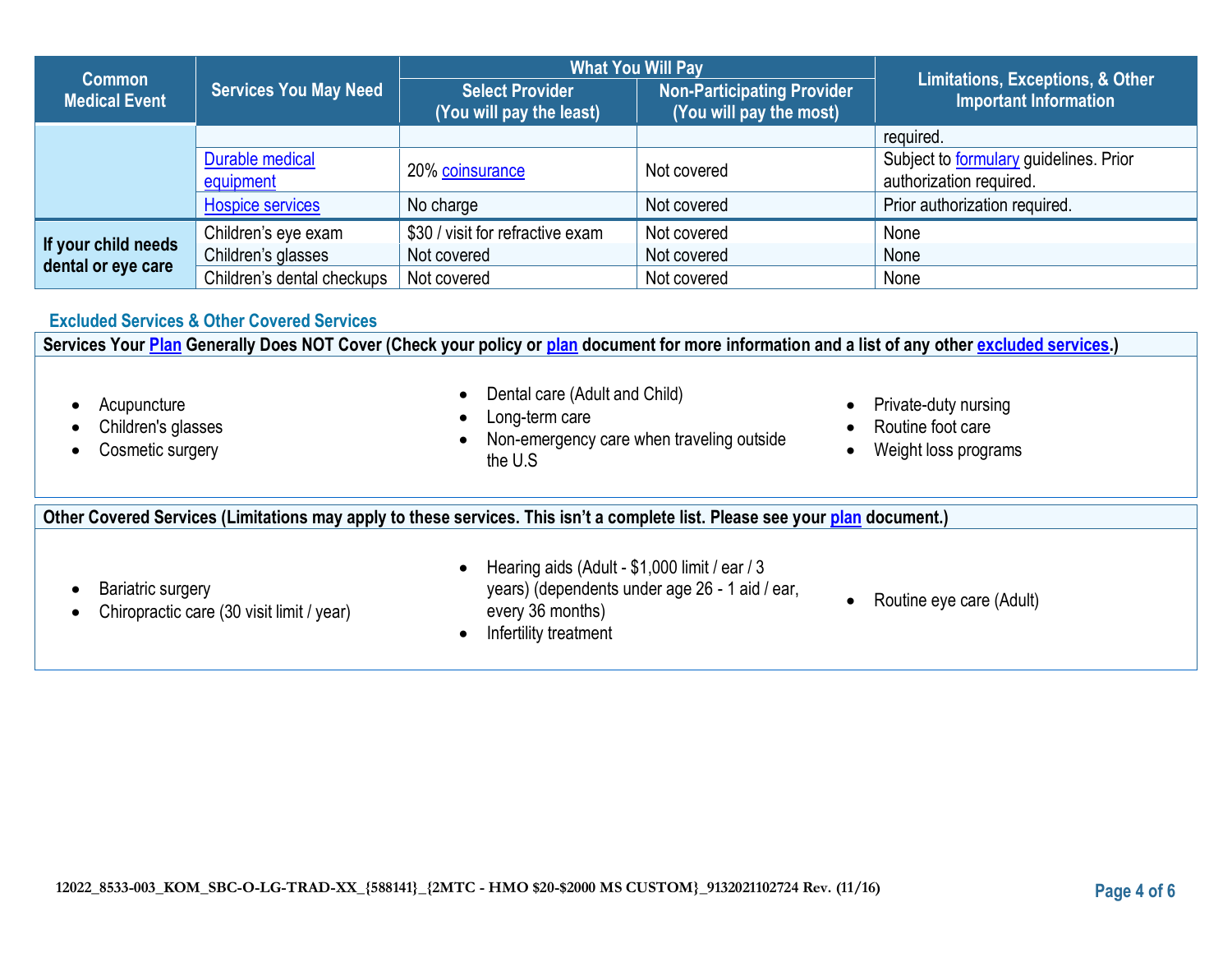Your Rights to Continue Coverage: There are agencies that can help if you want to continue your coverage after it ends. The contact information for those agencies is shown in the chart below. Other coverage options may be available to you, too, including buying individual insurance coverage through the Health Insurance [Marketplace.](https://www.healthcare.gov/sbc-glossary/#marketplace) For more information about the [Marketplace,](https://www.healthcare.gov/sbc-glossary/#marketplace) visit [www.HealthCare.gov](http://www.healthcare.gov/) or call 1-800-318-2596.

Your Grievance and Appeals Rights: There are agencies that can help if you have a complaint against your [plan](https://www.healthcare.gov/sbc-glossary/#plan) for a denial of a [claim.](https://www.healthcare.gov/sbc-glossary/#claim) This complaint is called a [grievance](https://www.healthcare.gov/sbc-glossary/#grievance) or [appeal.](https://www.healthcare.gov/sbc-glossary/#appeal) For more information about your rights, look at the explanation of benefits you will receive for that medical [claim.](https://www.healthcare.gov/sbc-glossary/#claim) Your [plan](https://www.healthcare.gov/sbc-glossary/#plan) documents also provide complete information on how to submit a [claim,](https://www.healthcare.gov/sbc-glossary/#claim) [appeal,](https://www.healthcare.gov/sbc-glossary/#appeal) or a [grievance](https://www.healthcare.gov/sbc-glossary/#grievance) for any reason to your [plan.](https://www.healthcare.gov/sbc-glossary/#plan) For more information about your rights, this notice, or assistance, contact the agencies in the chart below.

| Kaiser Permanente Member Services                                                            | 1-800-813-2000 (TTY: 711) or www.kp.org/memberservices |
|----------------------------------------------------------------------------------------------|--------------------------------------------------------|
| Department of Labor's Employee Benefits Security Administration                              | 1-866-444-EBSA (3272) or www.dol.gov/ebsa/healthreform |
| Department of Health & Human Services, Center for Consumer Information & Insurance Oversight | 1-877-267-2323 x61565 or www.ccijo.cms.gov             |
| Oregon Division of Financial Regulation                                                      | 1-888-877-4894 or www.dfr.oregon.gov                   |
| Washington Department of Insurance                                                           | 1-800 - 562 - 6900 or www.insurance.wa.gov             |

**Contact Information for Your Rights to Continue Coverage & Your Grievance and Appeals Rights:**

# **Does this [plan](https://www.healthcare.gov/sbc-glossary/#plan) provide Minimum Essential Coverage? Yes**

[Minimum Essential Coverage](https://www.healthcare.gov/sbc-glossary/#minimum-essential-coverage) generally include[s plans,](https://www.healthcare.gov/sbc-glossary/#plan) health insurance available through the Marketplace or other individual market policies, Medicare, Medicaid, CHIP, TRICARE, and certain other coverage. If you are eligible for certain types of [Minimum Essential Coverage](https://www.healthcare.gov/sbc-glossary/#minimum-essential-coverage) you may not be eligible for the [premium tax credit.](https://www.healthcare.gov/sbc-glossary/#premium-tax-credits)

# **Does this [plan](https://www.healthcare.gov/sbc-glossary/#plan) meet the Minimum Value Standards? Yes**

If your [plan](https://www.healthcare.gov/sbc-glossary/#plan) doesn't meet the [Minimum Value Standards,](https://www.healthcare.gov/sbc-glossary/#minimum-value-standard) you may be eligible for a [premium tax credit](https://www.healthcare.gov/sbc-glossary/#premium-tax-credits) to help you pay for a plan through the [Marketplace.](https://www.healthcare.gov/sbc-glossary/#marketplace)

# **Language Access Services:**

[Spanish (Español): Para obtener asistencia en Español, llame al 1-800-813-2000 (TTY: 711). [Tagalog (Tagalog): Kung kailangan ninyo ang tulong sa Tagalog tumawag sa 1-800-813-2000 (TTY: 711). [Chinese (中文): 如果需要中文的帮助,请拨打这个号码 1-800-813-2000 (TTY: 711). [Navajo (Dine): Dinek'ehgo shika at'ohwol ninisingo, kwiijigo holne' 1-800-813-2000 (TTY: 711).

*To see examples of how this [plan](https://www.healthcare.gov/sbc-glossary/#plan) might cover costs for a sample medical situation, see the next section.*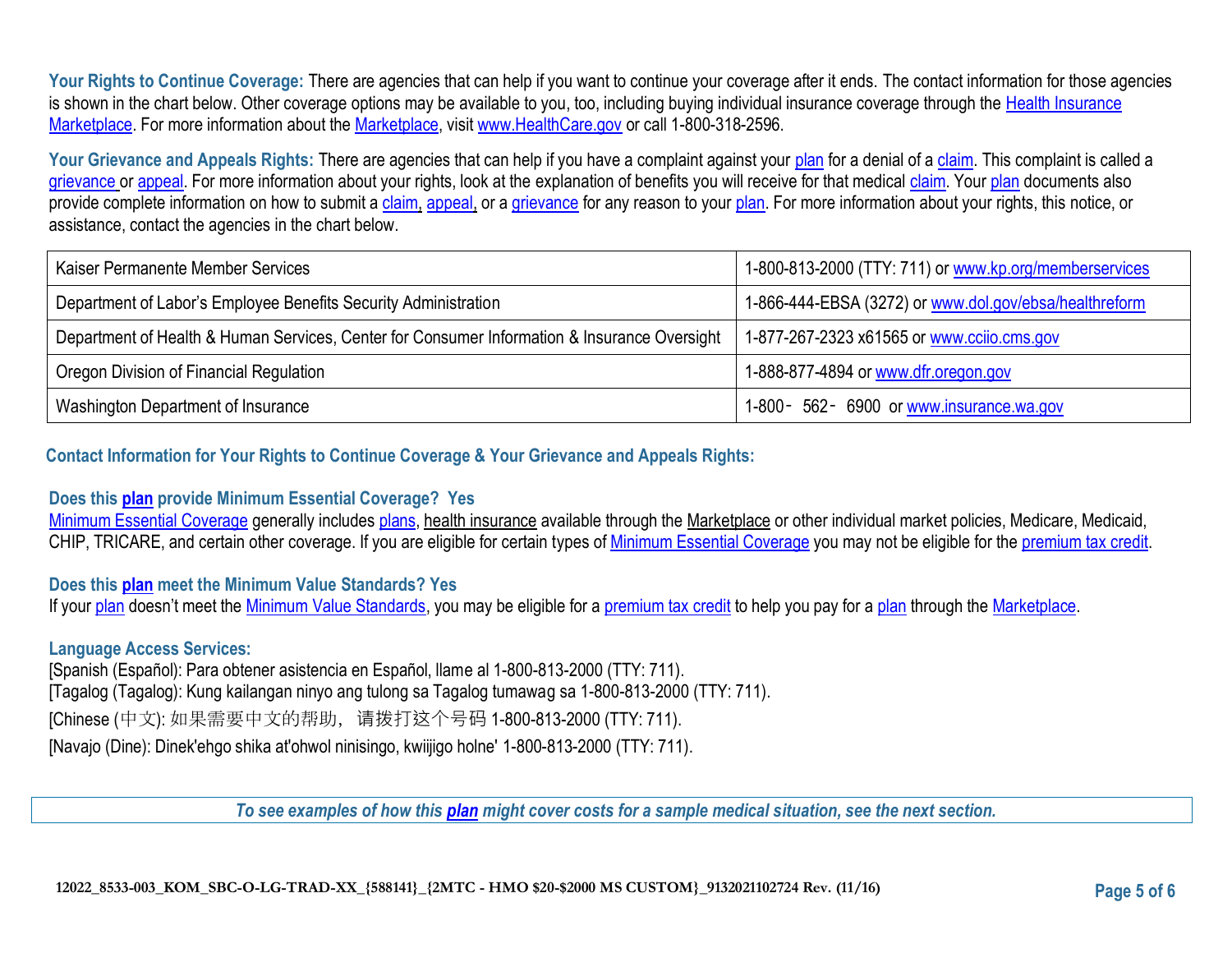

**This is not a cost estimator.** Treatments shown are just examples of how thi[s plan](https://www.healthcare.gov/sbc-glossary/#plan) might cover medical care. Your actual costs will be different depending on the actual care you receive, the prices your [providers](https://www.healthcare.gov/sbc-glossary/#provider) charge, and many other factors. Focus on the [cost sharing](https://www.healthcare.gov/sbc-glossary/#cost-sharing) amounts [\(deductibles,](https://www.healthcare.gov/sbc-glossary/#deductible) [copayments](https://www.healthcare.gov/sbc-glossary/#copayment) and [coinsurance\)](https://www.healthcare.gov/sbc-glossary/#coinsurance) and [excluded services](https://www.healthcare.gov/sbc-glossary/#excluded-services) under the [plan.](https://www.healthcare.gov/sbc-glossary/#plan) Use this information to compare the portion of costs you might pay under different health [plans.](https://www.healthcare.gov/sbc-glossary/#plan) Please note these coverage examples are based on self-only coverage.

| Peg is Having a Baby                                               |       |
|--------------------------------------------------------------------|-------|
| (9 months of in-network pre-natal care and a<br>hospital delivery) |       |
| <b>The plan's overall deductible</b>                               | \$0   |
| Specialist copayment                                               | \$40  |
| <b>E</b> Hospital (facility) <b>copayment</b>                      | \$400 |

■ Other (blood work) [copayment](https://www.healthcare.gov/sbc-glossary/#copayment) **\$30** 

# **This EXAMPLE event includes services like:**

[Specialist](https://www.healthcare.gov/sbc-glossary/#specialist) office visits (*prenatal care)* Childbirth/Delivery Professional Services Childbirth/Delivery Facility Services [Diagnostic tests](https://www.healthcare.gov/sbc-glossary/#diagnostic-test) (*ultrasounds and blood work)* [Specialist](https://www.healthcare.gov/sbc-glossary/#specialist) visit *(anesthesia)* 

| <b>Total Example Cost</b>       | \$12,700 |
|---------------------------------|----------|
| In this example, Peg would pay: |          |
| <b>Cost Sharing</b>             |          |
| <b>Deductibles</b>              | \$0      |
| Copayments                      | \$600    |
| Coinsurance                     | \$0      |
| What isn't covered              |          |
| Limits or exclusions            |          |

**The total Peg would pay is \$660**

| <b>Managing Joe's Type 2 Diabetes</b><br>(a year of routine in-network care of a well-<br>controlled condition)                               |                              |
|-----------------------------------------------------------------------------------------------------------------------------------------------|------------------------------|
| <b>The plan's overall deductible</b><br>Specialist copayment<br><b>E</b> Hospital (facility) <b>copayment</b><br>Other (blood work) copayment | \$0<br>\$40<br>\$400<br>\$30 |
| This EXAMPLE event includes services like:<br>Primary care physician office visits (including                                                 |                              |

# *disease education)* [Diagnostic tests](https://www.healthcare.gov/sbc-glossary/#diagnostic-test) *(blood work)* **[Prescription drugs](https://www.healthcare.gov/sbc-glossary/#prescription-drugs)** [Durable medical equipment](https://www.healthcare.gov/sbc-glossary/#durable-medical-equipment) *(glucose meter)*

| <b>Total Example Cost</b> | \$5,600 |
|---------------------------|---------|
|                           |         |

# **In this example, Joe would pay:**

| <b>Cost Sharing</b>        |         |  |
|----------------------------|---------|--|
| <b>Deductibles</b>         | \$0     |  |
| Copayments                 | \$1,100 |  |
| Coinsurance                | \$10    |  |
| What isn't covered         |         |  |
| Limits or exclusions       | \$0     |  |
| The total Joe would pay is | \$1,110 |  |

# **Mia's Simple Fracture**

(in-network emergency room visit and follow up care)

| ■ The plan's overall deductible               | SO.   |
|-----------------------------------------------|-------|
| Specialist copayment                          | \$40  |
| <b>E</b> Hospital (facility) <b>copayment</b> | \$400 |
| Other (x-ray) copayment                       | \$30  |

# **This EXAMPLE event includes services like:**

[Emergency room care](https://www.healthcare.gov/sbc-glossary/#emergency-room-care-emergency-services) *(including medical supplies)* [Diagnostic test](https://www.healthcare.gov/sbc-glossary/#diagnostic-test) *(x-ray)* [Durable medical equipment](https://www.healthcare.gov/sbc-glossary/#durable-medical-equipment) *(crutches)* [Rehabilitation services](https://www.healthcare.gov/sbc-glossary/#rehabilitation-services) *(physical therapy)*

| <b>Total Example Cost</b> | \$2,800 |
|---------------------------|---------|
|---------------------------|---------|

# **In this example, Mia would pay:**

| <b>Cost Sharing</b>        |       |  |
|----------------------------|-------|--|
| <b>Deductibles</b>         | \$0   |  |
| Copayments                 | \$500 |  |
| Coinsurance                | \$50  |  |
| What isn't covered         |       |  |
| Limits or exclusions       | \$0   |  |
| The total Mia would pay is | \$550 |  |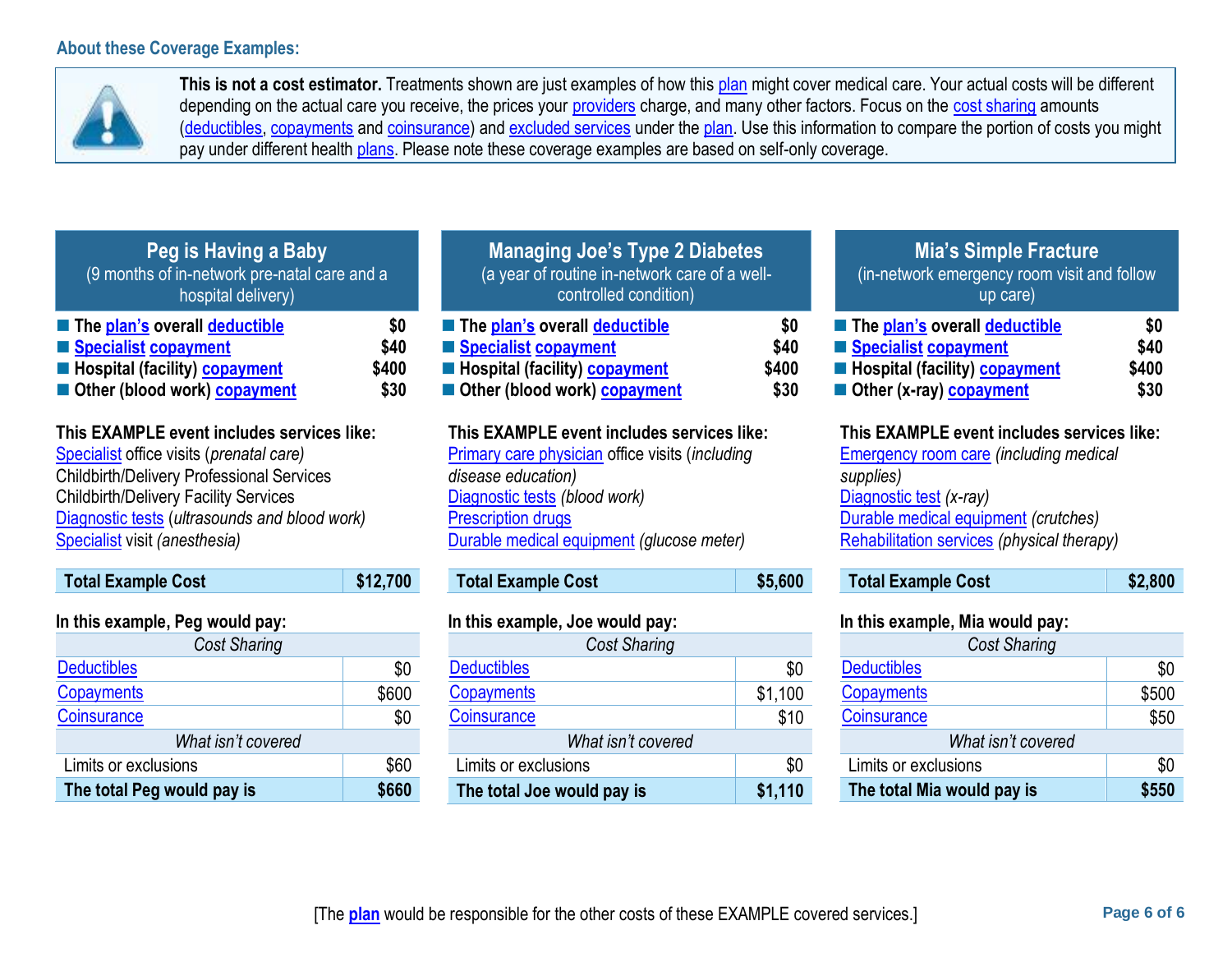# **Nondiscrimination Notice**

Kaiser Foundation Health Plan of the Northwest (Kaiser Health Plan) complies with applicable federal and state civil rights laws and does not discriminate on the basis of race, color, national origin, age, disability, sex, gender identity, or sexual orientation. Kaiser Health Plan does not exclude people or treat them differently because of race, color, national origin, age, disability, sex, gender identity, or sexual orientation. We also:

- Provide no cost aids and services to people with disabilities to communicate effectively with us, such as:
	- Qualified sign language interpreters
	- Written information in other formats, such as large print, audio, and accessible electronic formats
- Provide no cost language services to people whose primary language is not English, such as:
	- Qualified interpreters
	- Information written in other languages

If you need these services, call Member Services at 1-800-813-2000 (TTY: 711).

If you believe that Kaiser Health Plan has failed to provide these services or discriminated in another way on the basis of race, color, national origin, age, disability, sex, gender identity, or sexual orientation, you can file a grievance with our Civil Rights Coordinator, by mail, phone, or fax. If you need help filing a grievance, our Civil Rights Coordinator is available to help you. You may contact our Civil Rights Coordinator at: Member Relations Department, Attention: Kaiser Civil Rights Coordinator, 500 NE Multnomah St. Ste 100, Portland, OR 97232-2099, Phone: 1-800-813-2000 (TTY: 711), Fax: 1-855-347-7239.

You can also file a civil rights complaint with the U.S. Department of Health and Human Services, Office for Civil Rights, electronically through the Office for Civil Rights Complaint portal, available at https://ocrportal.hhs.gov/ocr/portal/lobby.jsf, or by mail or phone at: U.S. Department of Health and Human Services, 200 Independence Avenue SW, Room 509F, HHH Building, Washington, DC 2020, Phone: 1-800-368-1019, TDD: 1-800-537-7697. Complaint forms are available at www.hhs.gov/ocr/office/file/index.html.

# For Washington Members

You can also file a complaint with the Washington State Office of the Insurance Commissioner, electronically through the Office of the Insurance Commissioner Complaint portal, available at https://www.insurance.wa.gov/file-complaint-orcheck-your-complaint-status, or by phone at 1-800-562-6900, or 360-586-0241 (TDD). Complaint forms are available at https://fortress.wa.gov/oic/onlineservices/cc/pub/complaintinformation.aspx.